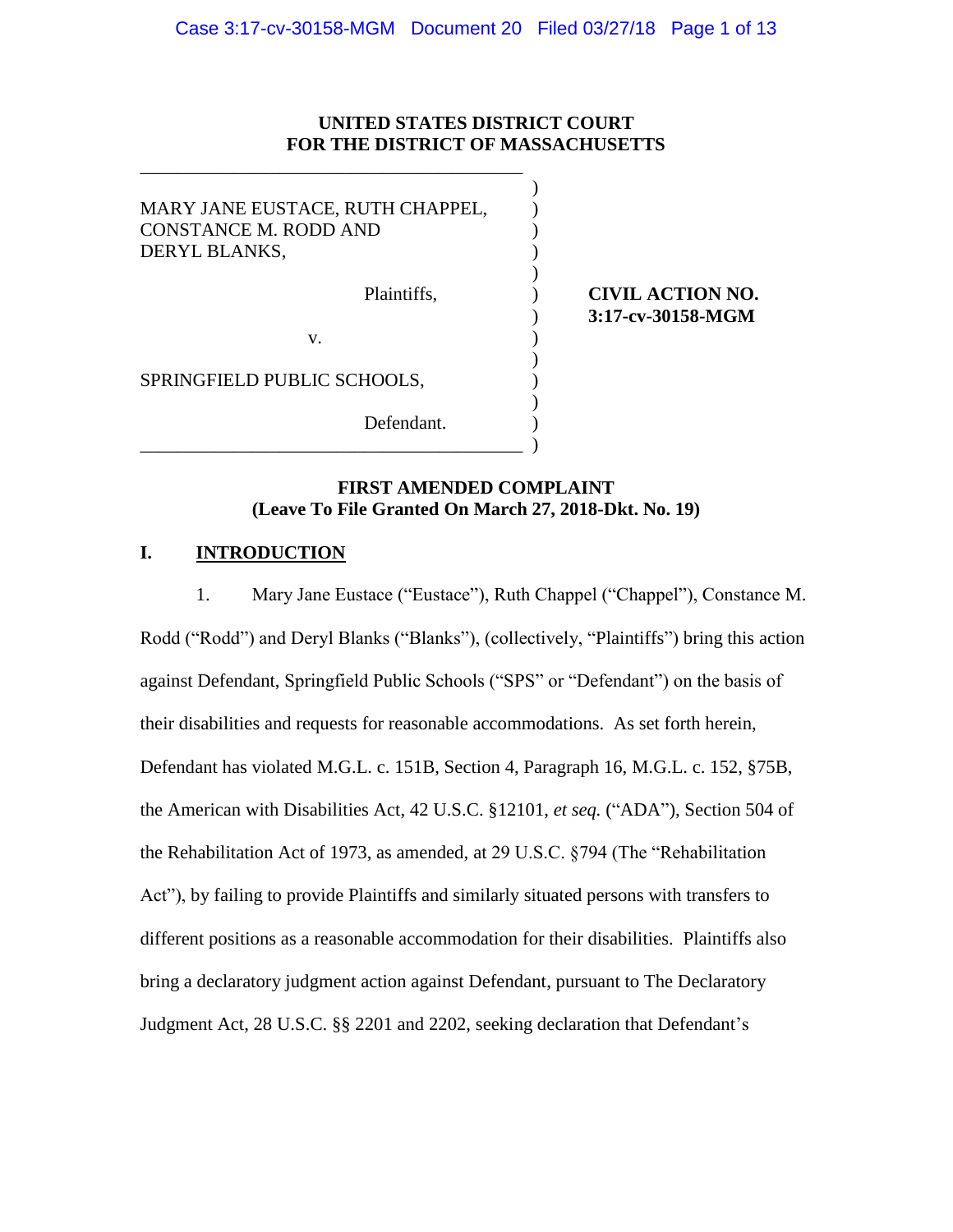reliance on M.G.L. c. 71, Section 59B of the Education Reform Act to refuse to transfer employees to vacant positions as a reasonable accommodation is in violation of the ADA.

### **II. JURISDICTION AND VENUE**

2. This Court has jurisdiction pursuant to the following statutes:

a. 28 U.S.C. §1331, which gives district courts original jurisdiction over civil actions arising under the Constitution, laws or treaties of the United States;

b. 28 U.S.C. §1343 (3) and (4), which gives district courts jurisdiction over actions to secure civil rights extended by the United States government;

c. 28 U.S.C. §1367, which gives the district court supplemental jurisdiction over state law claims.

3. Venue is appropriate in this judicial district under 28 U.S.C. §1391(b) because the events that gave rise to this Complaint occurred in this district.

### **III. PARTIES**

4. Plaintiff Mary Jane Eustace is an adult resident of Springfield,

Massachusetts.

5. Plaintiff Ruth Chappel is an adult resident of Wilbraham, Massachusetts.

6. Plaintiff Constance M. Rodd is an adult resident of Southampton,

Massachusetts.

7. Plaintiff Deryl Blanks is an adult resident of Springfield, Massachusetts.

8. Defendant Springfield Public Schools is a public school department with a principal place of business in the City of Springfield, Hampden County, Massachusetts.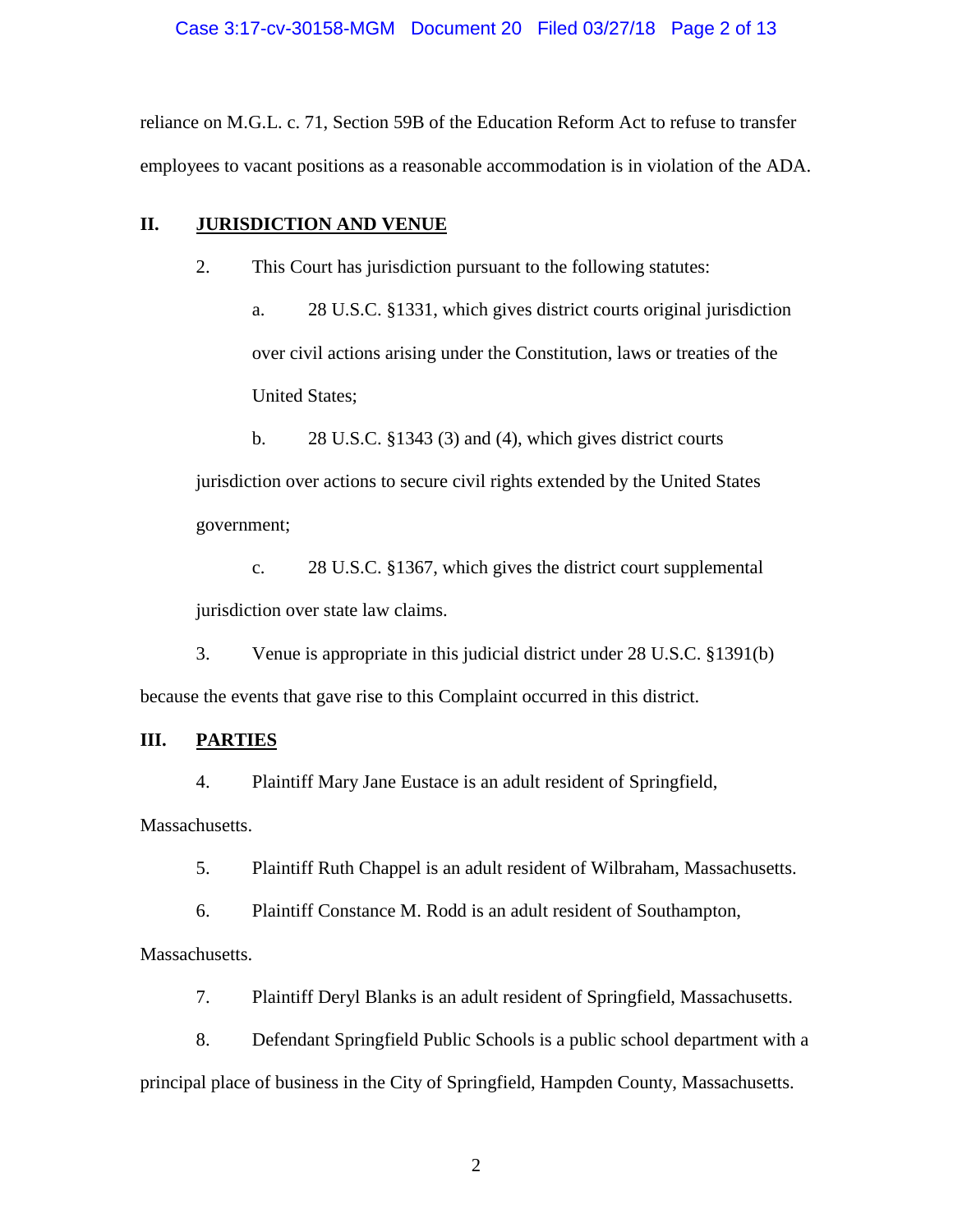Case 3:17-cv-30158-MGM Document 20 Filed 03/27/18 Page 3 of 13

9. All of the Plaintiffs reside in Massachusetts and the Defendant's principal place of business is located in the City of Springfield, Hampden County, Massachusetts.

### **IV. STATEMENT OF FACTS**

10. Plaintiffs/Class Representatives are handicapped/disabled persons under M.G.L. c. 151B, M.G.L. c. 152, §75B and 42 U.S.C. §12112(a).

11. Eustace worked for the SPS as a teacher since 2001.

12. In or around February and April 2016, Eustace suffered two (2) traumatic workplace injuries when a student hit her and then, two months later, pushed her down.

13. Shortly thereafter, Eustace left work and was diagnosed with a handicap - Post Traumatic Stress Disorder ("PTSD") resulting from the aforementioned workplace injuries.

14. In or around May 2016, Eustace provided SPS with a medical note from her treating medical provider stating that Eustace could return to work but that, due to her PTSD, she would need to work in a different location with a less volatile student population.

15. In or around June 2016, SPS HR met with Eustace to discuss her need for a reasonable accommodation.

16. SPS refused to transfer Eustace to vacant positions that she was qualified to perform as a reasonable accommodate.

 17. SPS could have reasonably accommodated Eustace's handicap by transferring her to a vacancy for which she was qualified to perform.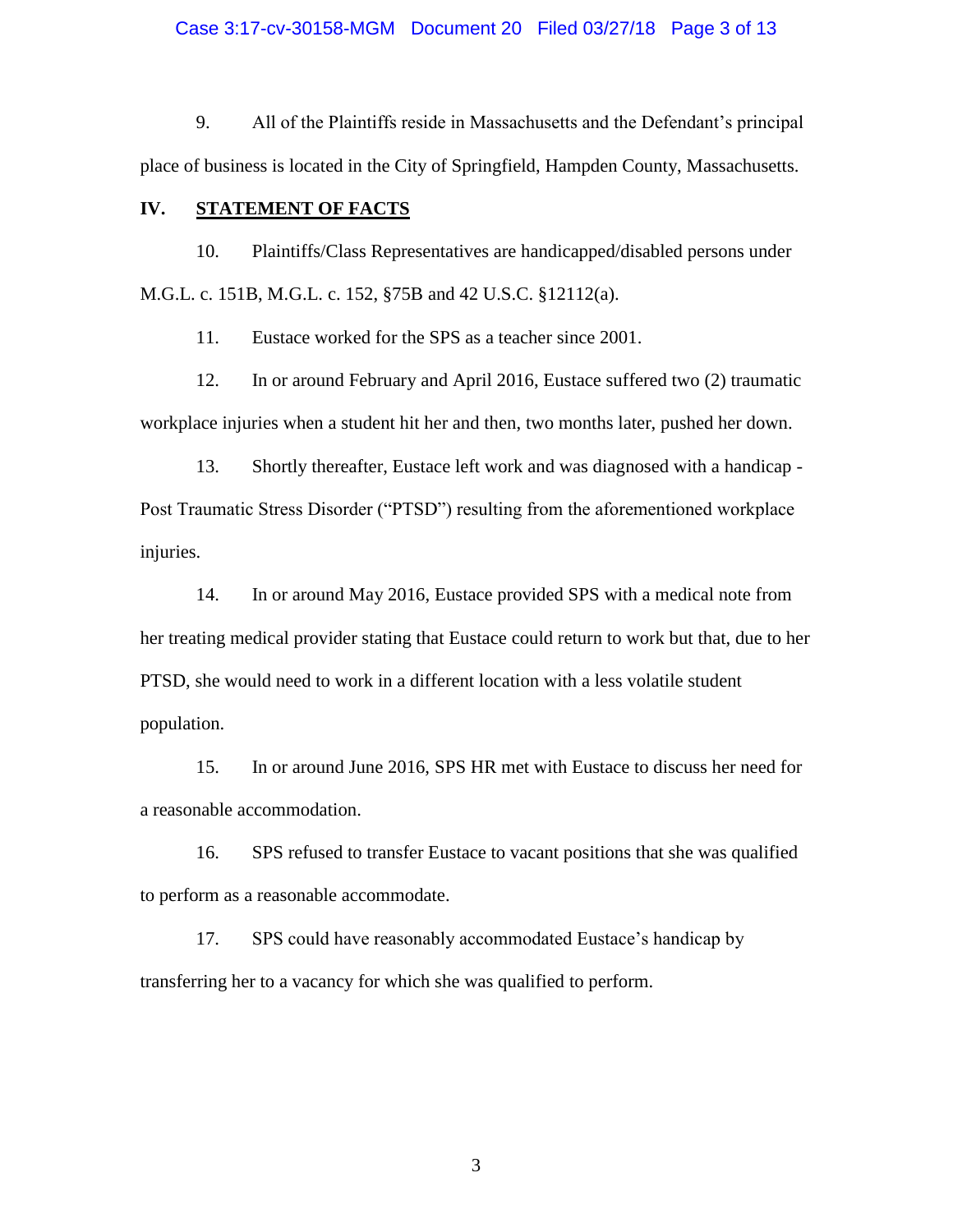#### Case 3:17-cv-30158-MGM Document 20 Filed 03/27/18 Page 4 of 13

18. Instead of transferring Eustace to a vacant position, in or around June 2016, SPS instructed Eustace to apply for teaching vacancies through the application process open to all teachers.

19. Eustace applied for a number of teaching vacancies for the 2016/2017 school year that she was qualified for but she was not hired for any of the positions.

20. Thereafter, SPS continued to refuse to provide reasonable accommodation to Eustace.

21. In or around summer of 2016, SPS notified Eustace that it was intending to terminate her employment.

22. On or around August 22, 2016, Eustace, her union representative and her legal representative met with SPS representatives and disputed that she should be terminated from SPS. Eustace's counsel notified SPS that, *inter alia*, SPS could reasonably accommodate Eustace by transferring her to a vacancy in a different school and that SPS was violating the law by refusing to make this transfer.

23. On or about August 29, 2016, SPS unlawfully terminated Eustace.

24. Chappel worked for SPS as a teacher with SPS since 1994.

25. In 2012, Chappel suffered a workplace injury when she stepped off a curb at school and broke her ankle. She had two surgeries thereafter to repair the break and is handicapped as a result of this workplace injury.

26. Chappel was cleared to work part-time (16 hours per week beginning in September 2014 and worked in her position as an ILS specialist until June 2016.

27. In the spring of 2016 SPS notified Chappel that 1 of 2 ILS positions were being eliminated for the next year.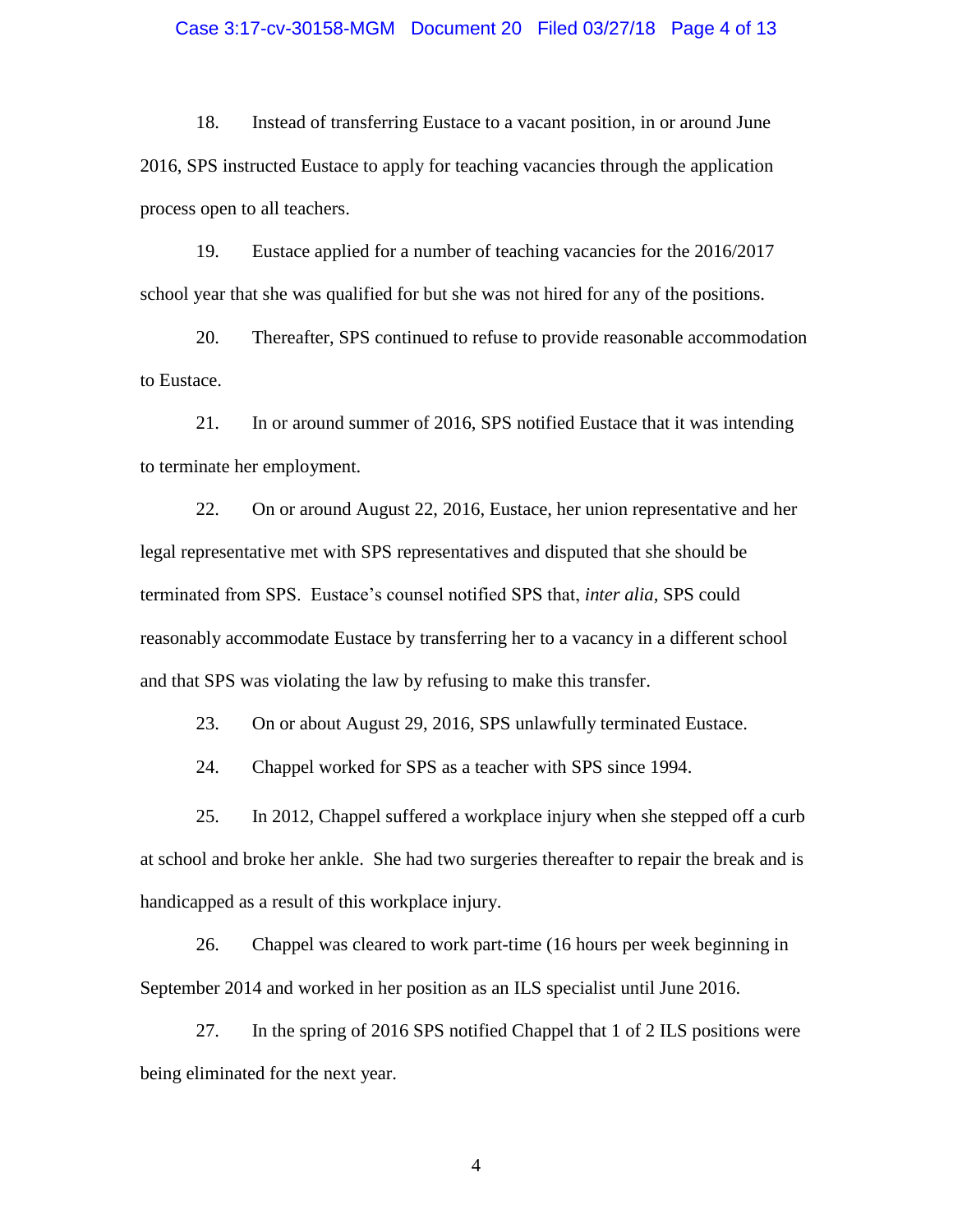#### Case 3:17-cv-30158-MGM Document 20 Filed 03/27/18 Page 5 of 13

28. In or around May and June 2016, Chappel met with SPS and she explained that her restrictions involved limited hours, limited time standing, and no stair climbing (beyond 2-3 stairs).

29. In or around June 2016, SPS refused to transfer Chappel to a vacant position and, instead, instructed Eustace to apply for teaching vacancies in the Middle and High School through the application process open to all teachers.

30. Chappel applied for these vacancies. She was not selected for any of these vacancies.

31. SPS refused to transfer Chappel to vacant positions that she was qualified to perform as a reasonable accommodate.

 32. SPS could have reasonably accommodated Chappel's handicap by transferring her to a vacancy for which she was qualified to perform.

33. On or about June 28, 2016, SPS notified Chappel that it was intending to terminate her employment.

34. On or about August 22, 2016, SPS representatives met with Chappel, her legal representative, and her union representative. Chappel's legal representative notified SPS that it was legally required under the ADA to transfer Chappel to a vacant position that she was qualified to perform as a reasonable accommodation and that it was violating the law by requiring Chappel to apply for vacant positions and allowing principals to decide whether to hire Chappel for a vacant position.

35. Thereafter, SPS continued to refuse to provide reasonable accommodation to Ms. Chappel and terminated her employment in September 2016.

36. Rodd has worked as a teacher with SPS since 2000.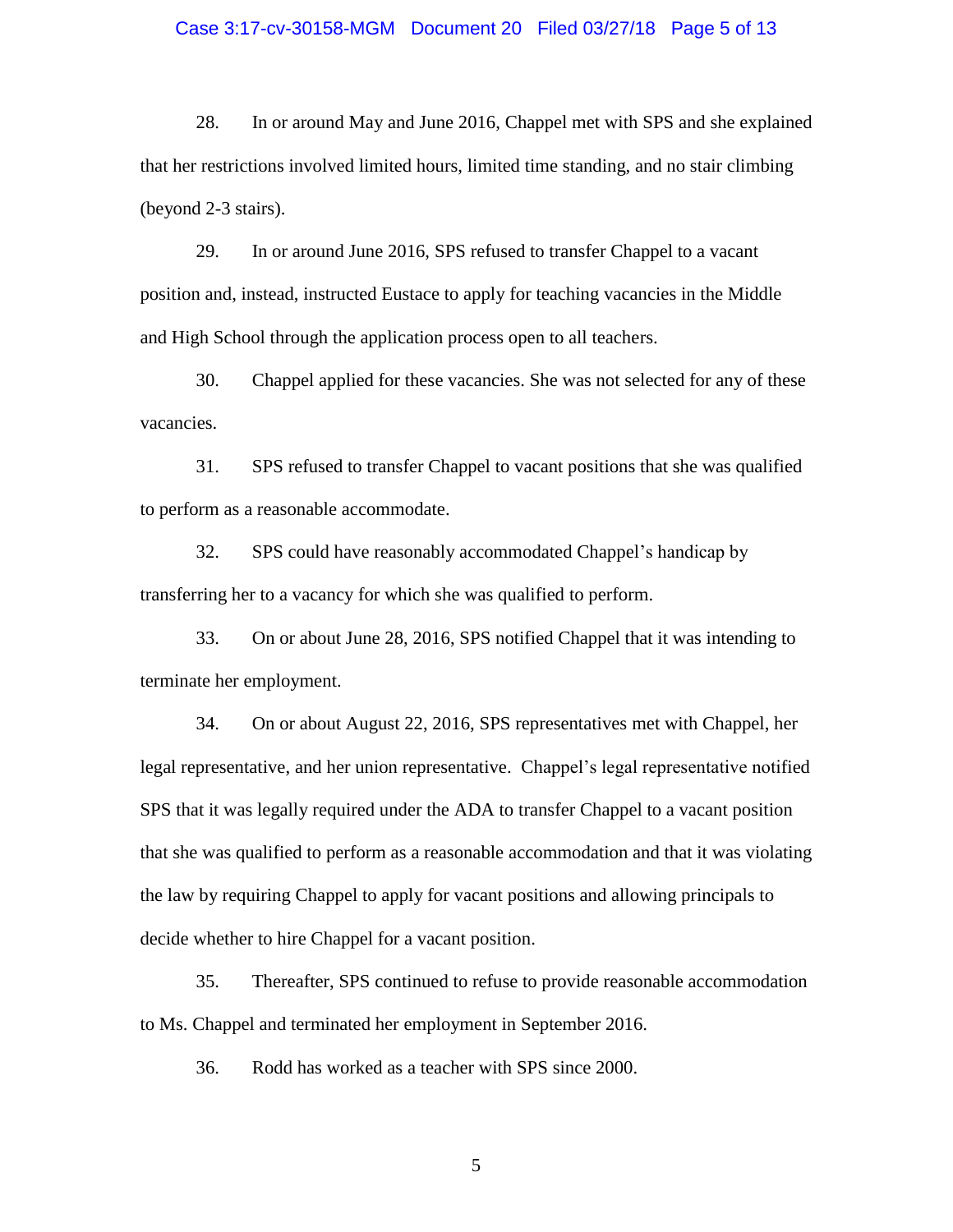#### Case 3:17-cv-30158-MGM Document 20 Filed 03/27/18 Page 6 of 13

37. In 2013, SPS transferred Rodd to Van Sickle Elementary School in 2013 and she began having asthma issues shortly thereafter. Rodd's asthma condition worsened dramatically in September 2015 when a maintenance employee came to her classroom while she was teaching and began removing ceiling tiles that were moldy. Later that day she could barely breathe and left work.

38. Rodd was in and out of work until December 2015. She performed testing of her breathing in January 2016 that demonstrated the correlation between her handicap (asthma) and working in the Van Sickle building.

39. In January 2016 SPS received a medical note from Rodd's allergist stating that Rodd could only return to work if she was located in a different school building.

40. Since January 2016, SPS has refused to provide reasonable accommodation to Rodd by refusing to transfer her to a position that could accommodate her handicap. SPS has claimed that such a transfer would constitute an "undue hardship." When SPS met with Rodd in early 2016 to discuss her handicap, SPS refused to transfer Rodd, improperly claiming that such a transfer would constitute an undue hardship.

41. Rodd met with SPS again in May and June 2016 and again requested to be transferred to a vacancy in another SPS school building pursuant to her treating physician's proposed accommodation. SPS refused to make this reasonable accommodation and, instead, instructed Rodd to apply for vacancies.

42. SPS refused to transfer Rodd to vacant positions that she was qualified to perform as a reasonable accommodate.

 43. SPS could have reasonably accommodated Rodd's handicap by transferring her to a vacancy for which she was qualified to perform.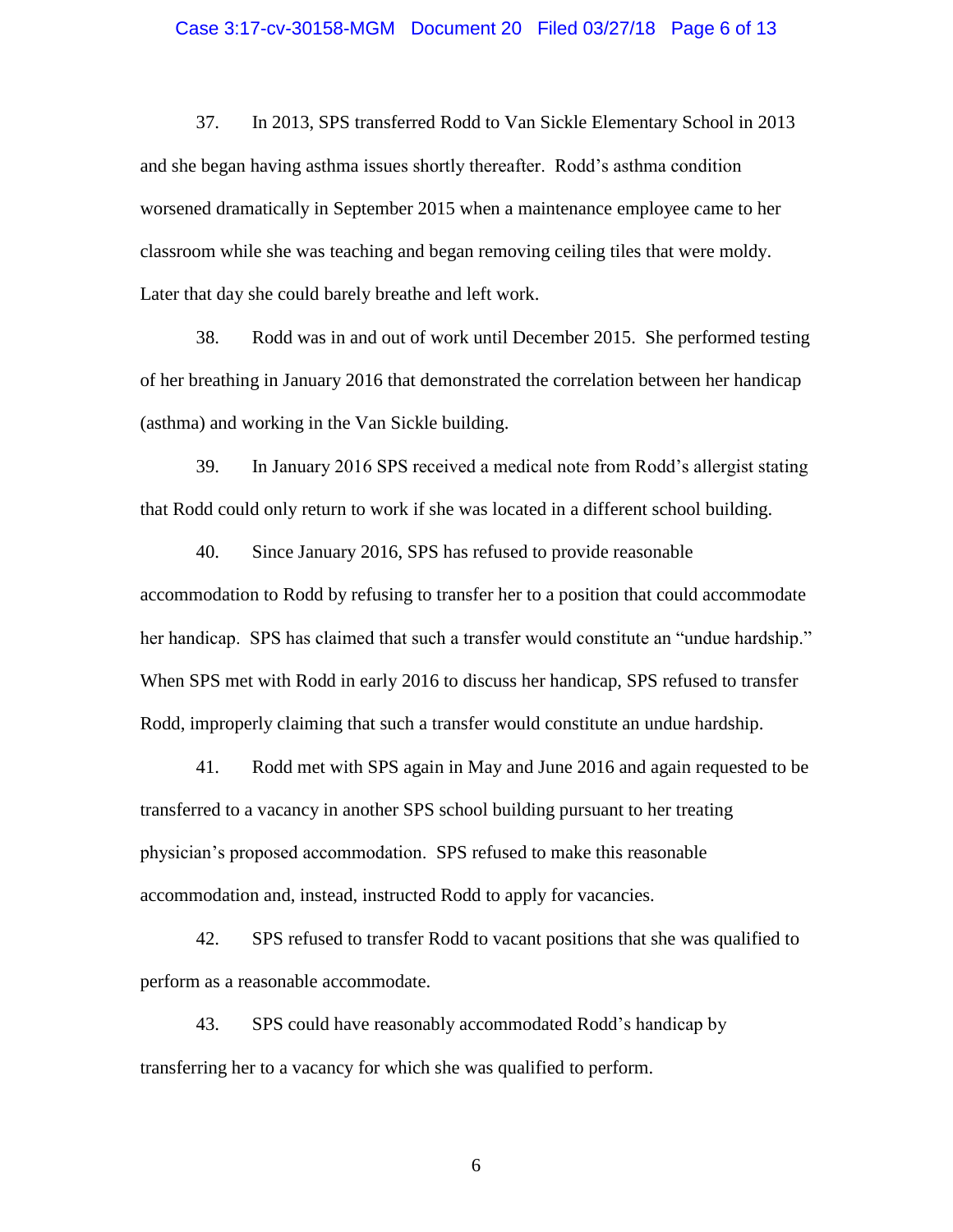#### Case 3:17-cv-30158-MGM Document 20 Filed 03/27/18 Page 7 of 13

44. Instead of transferring Rodd to a vacant position, SPS instructed Rodd to apply for teaching vacancies through the application process open to all teachers.

45. Rodd applied for these vacancies. She was not selected for any of these vacancies.

46. On or about June 16, 2016, SPS notified Rodd that it was intending to terminate her employment.

47. On or about August 9, 2016, SPS representatives met with Rodd, her legal representative, and her union representative. Rodd's legal representative notified SPS that it was legally required under the ADA to transfer Rodd to a vacant position that she was qualified to perform as a reasonable accommodation and that it was violating the law by requiring Rodd to apply for vacant positions and allowing principals to decide whether to hire Rodd for a vacant position.

48. Rodd remained on unpaid leave and, due to SPS's failure to accommodate her, was left with no choice but to apply for retirement in November 2016.

49. Blanks has worked as a teacher with SPS since 1979.

50. From 2010 until 2014, Blanks worked at the Baillet Middle School, one of SPS's alternative middle schools.

51. Baillet Middle School, along with the other SPS alternative schools, has a student population with greater behavioral issues than the SPS non-alternative schools.

52. As such, the SPS alternative schools have a more volatile student population.

53. In or around February 2014, Blanks was diagnosed by her treating physician as suffering from anxiety and depression stemming in part from her work with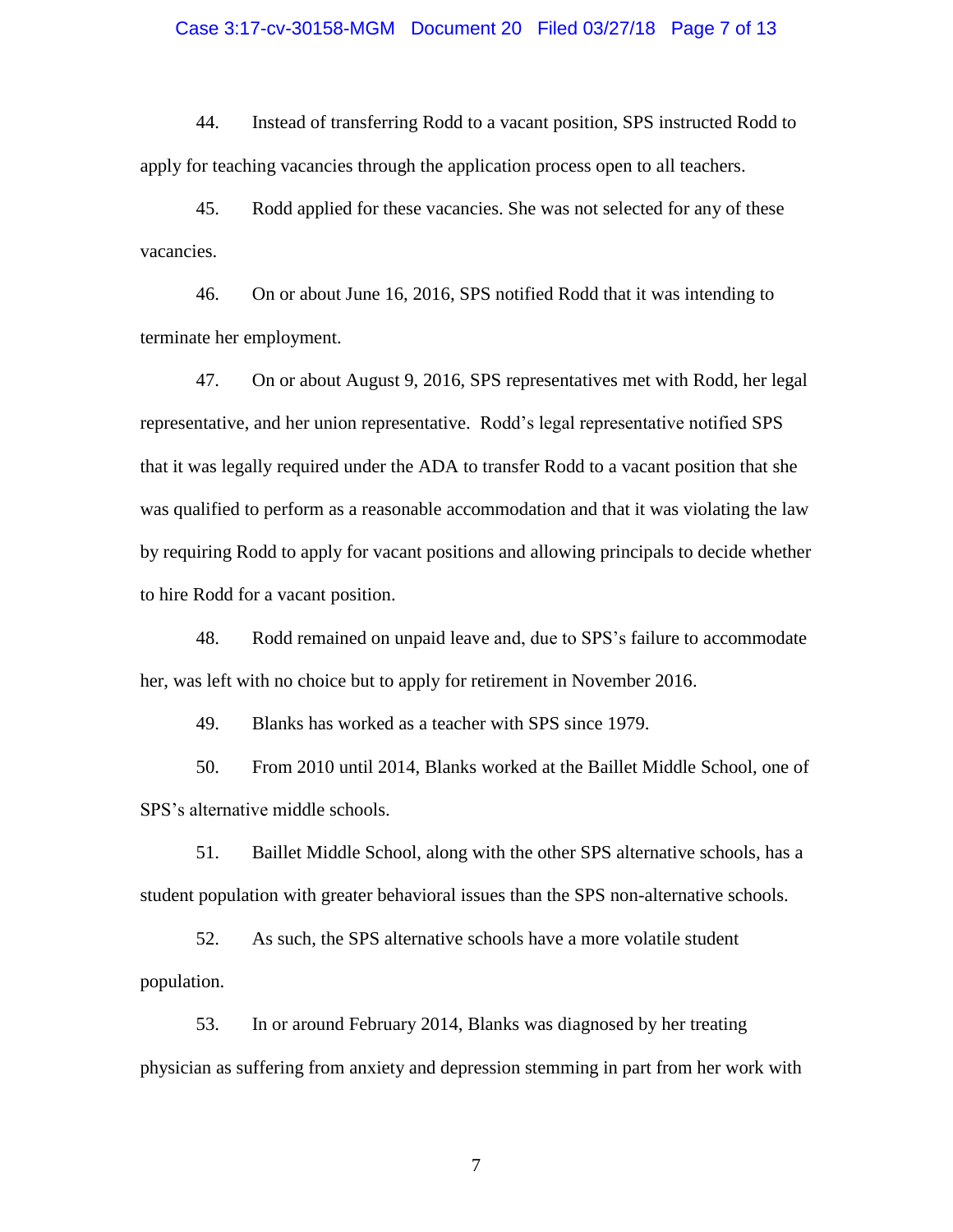#### Case 3:17-cv-30158-MGM Document 20 Filed 03/27/18 Page 8 of 13

the volatile student population at the Baillet Middle School.

54. In or around February 2014, Blanks' treating physician determined that Complainant could not work in Baillet Middle School and needed to be transferred to a non-alternative school as an accommodation for her depression/anxiety.

55. Blanks provided SPS with documentation from her treating physician setting forth that Blanks was suffering from anxiety/depression, that Blanks could not work in her present position at the Baillet Middle School, and that Blanks needed to be transferred to a non-alternative school.

56. Non-alternative schools contain less volatile student populations and, as such, would accommodate Blanks' disability of depression and anxiety.

57. Beginning in 2014 and continuing until early 2017, Blanks repeatedly notified SPS of her intention to return to work with the requested accommodation of being transferred to a non-alternative school.

58. From September 2014 to the present, SPS has refused to reasonably accommodate Blanks' disability by transferring her to vacant teacher positions in nonalternative schools that Blanks was qualified to perform.

59. SPS HR met with Blanks to discuss her need for a reasonable accommodation. SPS instructed Blanks to apply for open positions through the voluntary transfer process but took no further action including appointing her to one of the nonalternative school vacancies that she was qualified to perform.

60. SPS made no effort to engage in an interactive process to determine if Blanks could be reasonably accommodated with a transfer to a vacancy in a nonalternative school.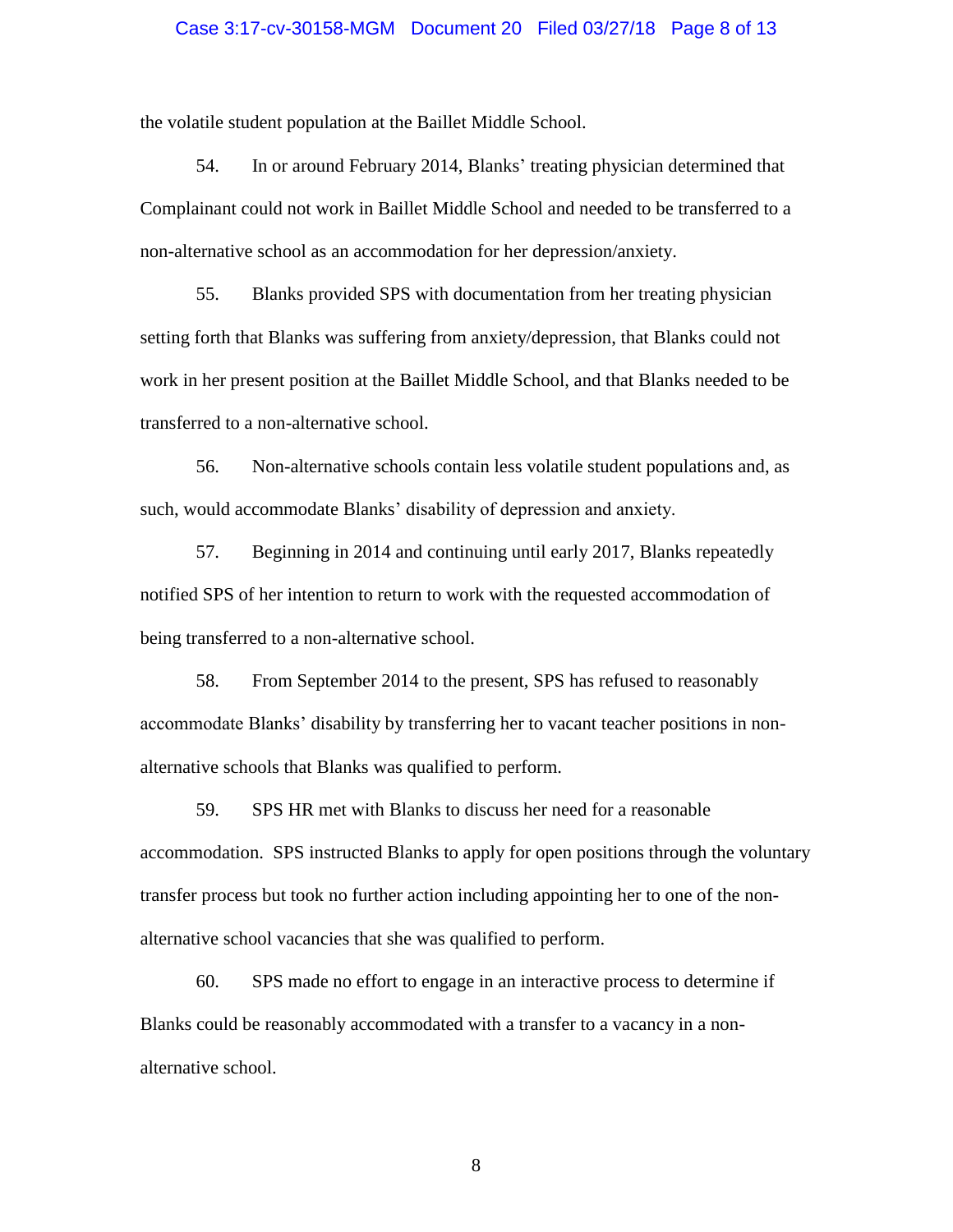#### Case 3:17-cv-30158-MGM Document 20 Filed 03/27/18 Page 9 of 13

61. SPS could have reasonably accommodated Blanks' handicap by transferring her to a vacancy for which she was qualified.

62. Blanks applied for a number of teaching vacancies that she was qualified for through the voluntary transfer process beginning in 2014 and continuing up to the 2016/2017 school year but she was not hired for any of the positions.

63. Thereafter, SPS continued to refuse to provide reasonable accommodation to Blanks and sent Blanks a notice of intent to terminate Blanks' employment on January 29, 2017.

64. On February 13, 2017, Blanks was left with no other choice but to notify SPS that, because of SPS's failure to provide her with the reasonable accommodation of transfer to a teacher vacancy in a non-alternative school, she would be retiring at the end of the 2016/2017 school year.

65. Blanks would not have retired at the conclusion of the 2016/2017 school year if SPS had provided the reasonable accommodation set forth above and had not sent out a notice of intent to terminate her employment.

66. SPS has refused to provide Plaintiffs with reasonable accommodation as required by the ADA. In particular, SPS has refused to transfer Plaintiffs to vacant teaching positions that they are qualified to perform. Instead, SPS has instructed Plaintiffs to apply for vacancies through the regular application process open to all employees in the school district. SPS has permitted principals in each school to decide whether to select Plaintiffs for these vacancies pursuant to the regular application process and not on the basis of reasonable accommodation under the ADA.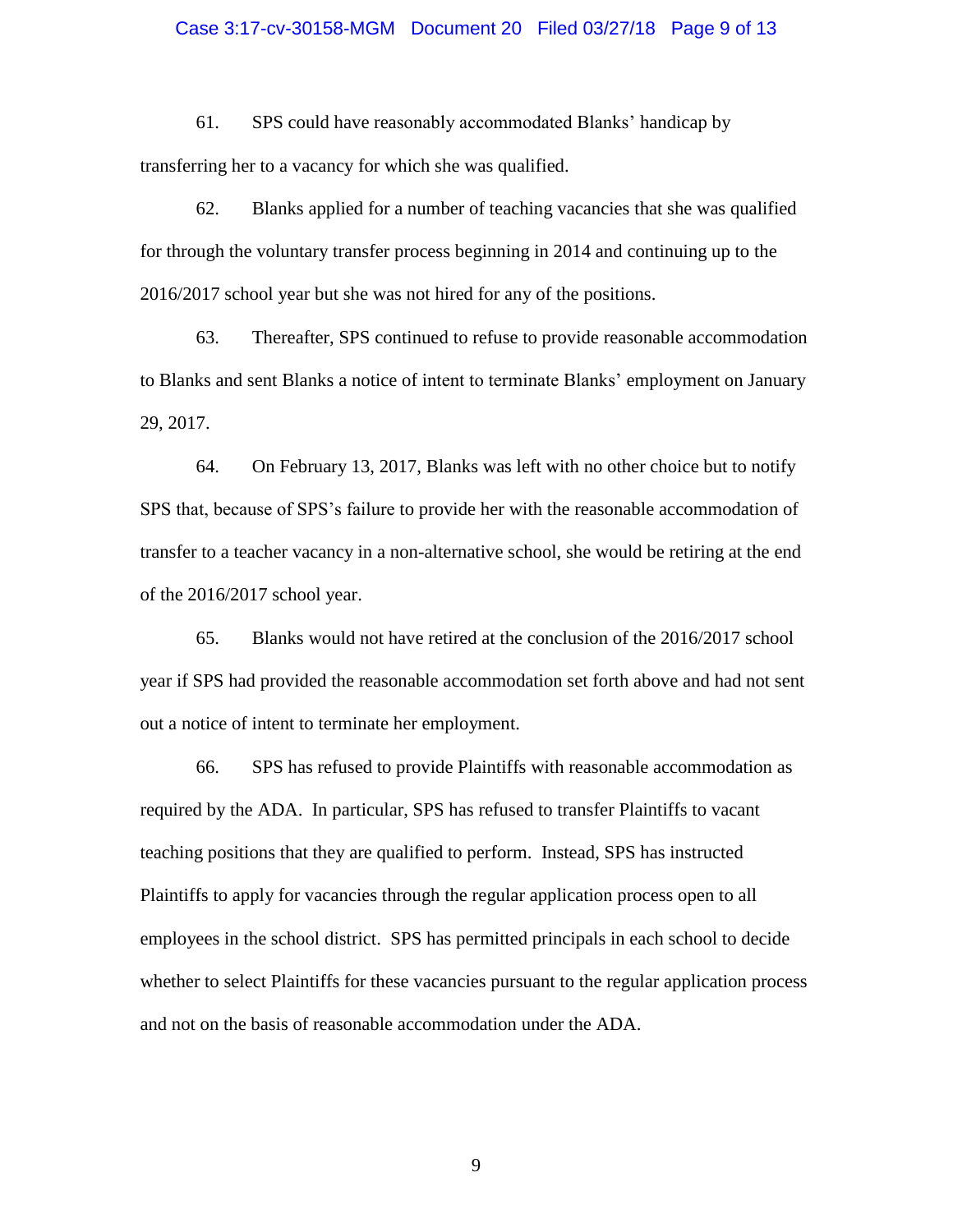67. SPS claims that it is not required to transfer Plaintiffs to the vacant positions as a reasonable accommodation and, instead, can require Plaintiffs to apply for vacancies under the regular application process based on the right of principals to hire teachers pursuant to M.G.L. c. 71, §59B of the Education Reform Act.

#### **COUNT I**

68. Plaintiffs repeat and reallege each of the allegations in paragraphs 1-49 as if fully set forth herein.

69. The Defendant's conduct as set forth above constitutes unlawful discrimination based on disability in violation of the Americans With Disabilities Act, 42 U.S.C. §12101, *et seq.*

#### **COUNT II**

70. Plaintiffs repeat and reallege each of the allegations in paragraphs 1-49 as if fully set forth herein.

71. The defendant's conduct as set forth above constitutes unlawful discrimination based on disability in violation of Section 504 of the Rehabilitation Act of 1973, as amended, at 29 U.S.C. §794*.*

#### **COUNT III**

72. Plaintiffs repeat and reallege each of the allegations in paragraphs 1-49 as if fully set forth herein.

73. The defendant's conduct as set forth above constitutes unlawful discrimination based on disability in violation of M.G.L. c. 151B § 4(16).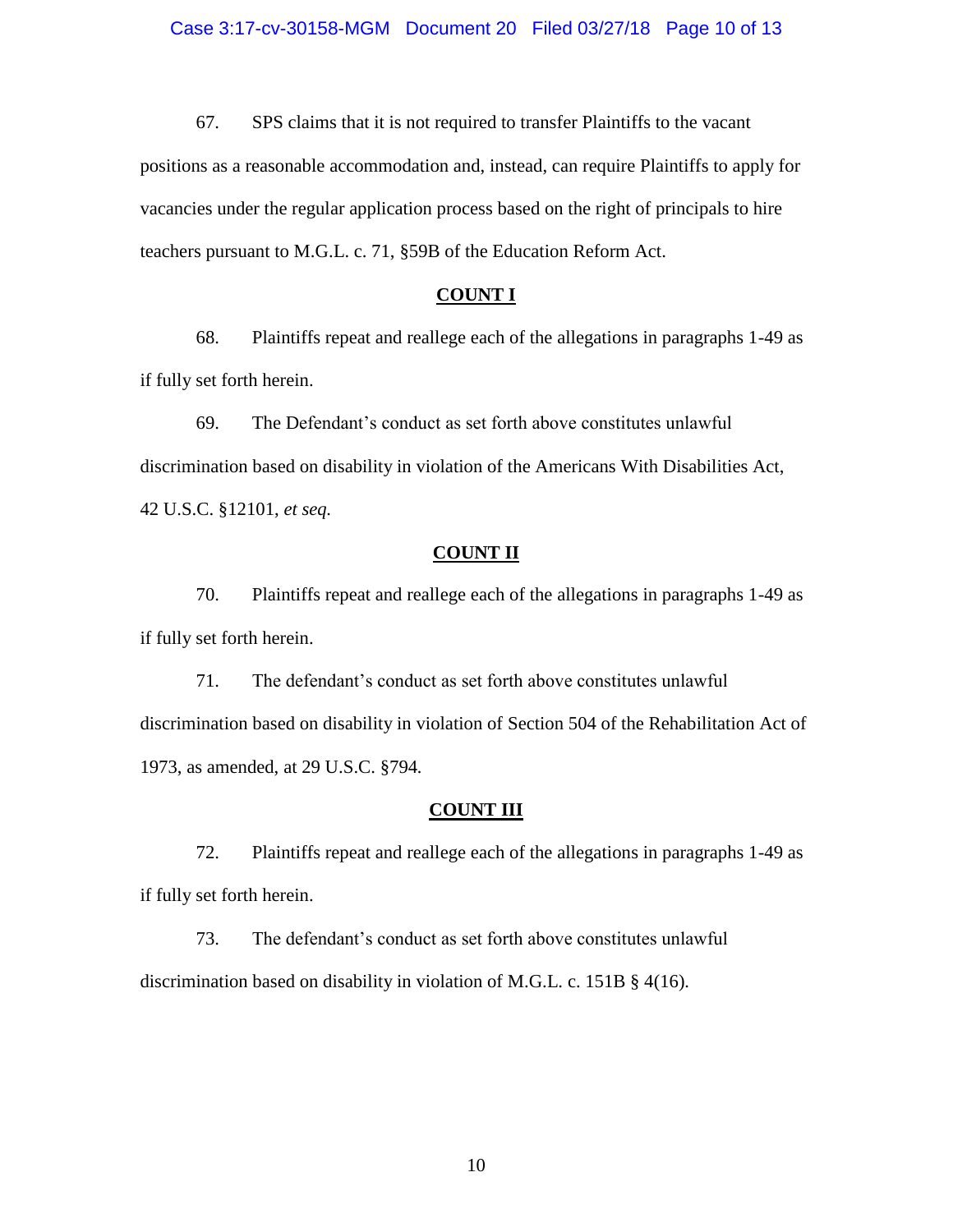#### **COUNT IV**

74. Plaintiffs repeat and reallege each of the allegations in paragraphs 1-49 as if fully set forth herein.

75. The defendant's conduct as set forth above violates M.G.L. c. 152, §75B.

#### **COUNT V – DECLARATORY JUDGMENT**

76. Plaintiffs repeat and reallege each of the allegations in paragraphs 1-49 as if fully set forth herein.

77. SPS has refused to provide Plaintiffs with reasonable accommodation as required by the ADA. In particular, SPS has refused to transfer Plaintiffs to vacant teaching positions that they are qualified to perform. Instead, SPS has instructed Plaintiffs to apply for vacancies through the regular application process open to all employees in the school district. SPS has permitted principals in each school to decide whether to select Plaintiffs for these vacancies pursuant to the regular application process and not on the basis of reasonable accommodation under the ADA.

78. SPS claims that it is not required to transfer Plaintiffs to the vacant positions as a reasonable accommodation and, instead, can require Plaintiffs to apply for vacancies under the regular application process based on the right of principals to hire teachers pursuant to M.G.L. c. 71, §59B of the Education Reform Act.

79. Plaintiffs seek a declaration from this Court that Defendant's reliance on M.G.L. c. 71, Section 59B of the Education Reform Act in refusing to transfer employees to vacant positions as a reasonable accommodation is in violation of the ADA.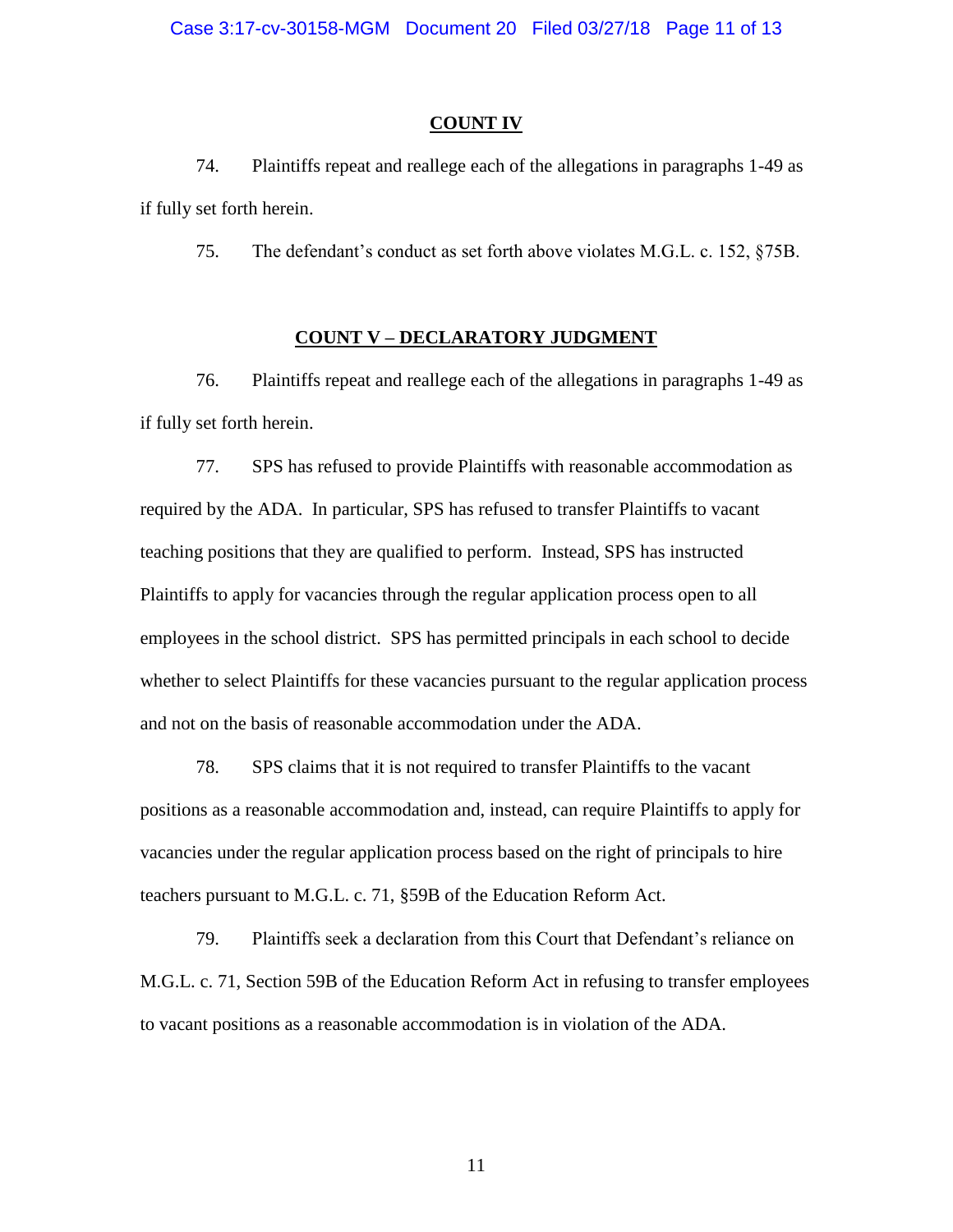### **PRAYER FOR RELIEF**

WHEREFORE, Plaintiffs request this Honorable Court to enter Judgment for Plaintiffs on all counts and to:

1. Grant declaratory judgment as set forth herein.

2. Grant Plaintiffs injunctive relief, expunging their terminations from any and all records, including but not limited to Plaintiffs' personnel files, offering them immediate reinstatement to suitable positions;

3. Grant Plaintiffs all lost back pay and benefits;

4. Grant Plaintiffs damages for emotional distress and other compensatory and consequential damages;

5. Grant Plaintiffs liquidated and/or punitive damages for the Defendant's willful misconduct;

6. Grant Plaintiffs reasonable attorneys' fees and costs for prosecution of this action; and

7. Grant such other and further relief as this Court has deemed just and proper.

# **JURY DEMAND**

The Plaintiffs demand a trial by jury on all of the claims.